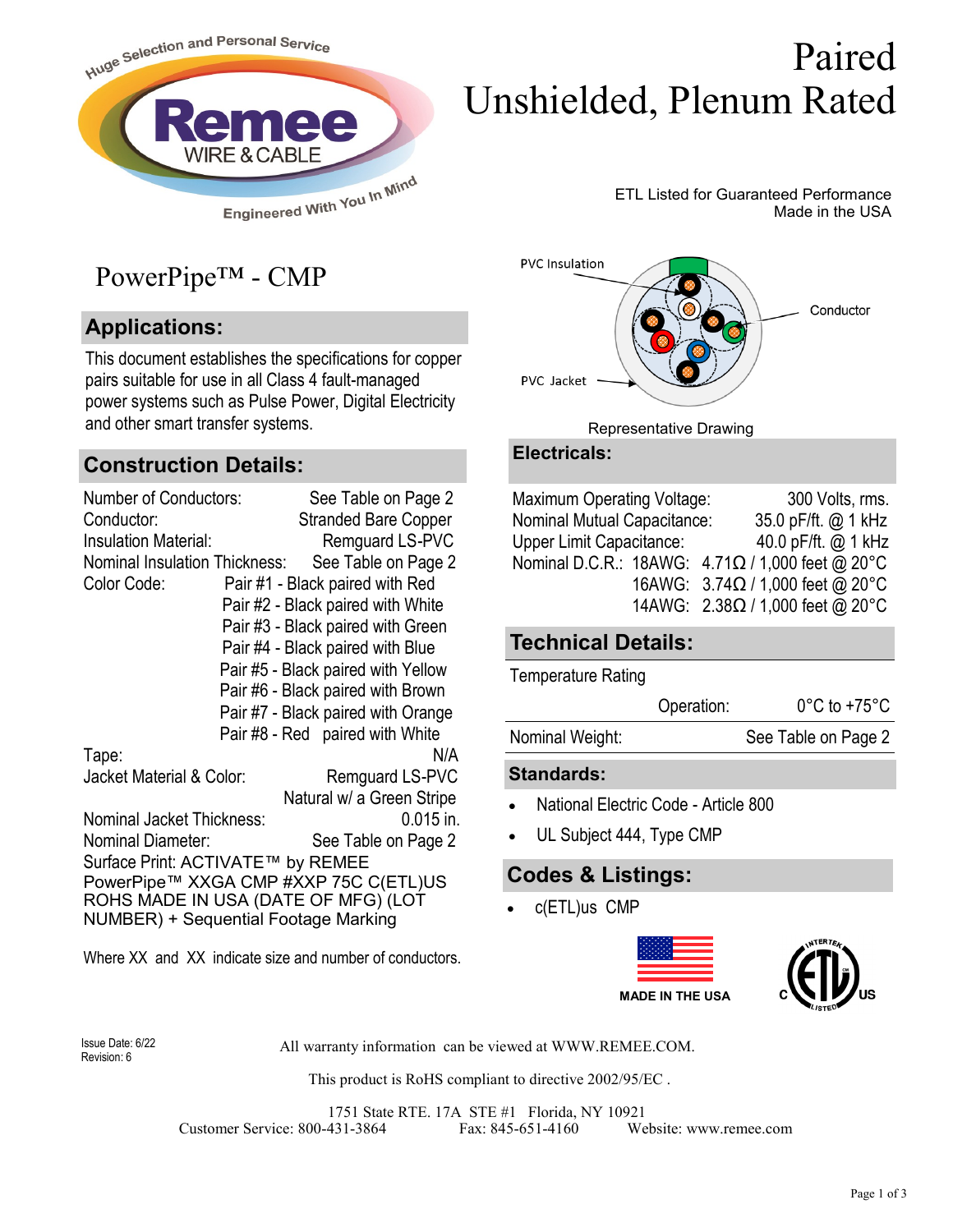

# Paired Unshielded, Plenum Rated

ETL Listed for Guaranteed Performance Made in the USA

# Part No.: PowerPipe™ - CMP

| <b>Part Number</b> | <b>Construction</b> | # of<br>Cond. | Insul.<br>Wall | Jkt.<br>Wall | <b>Dia</b><br>(in) | Weight<br>(lb/Mft) |
|--------------------|---------------------|---------------|----------------|--------------|--------------------|--------------------|
| 2P18RRM1WE         | 2PR 18 AWG          | 4             | 0.012          | 0.015        | 0.241              | 34                 |
| 4P18RRM1WE         | 4PR 18 AWG          | 8             | 0.012          | 0.015        | 0.322              | 61                 |
| 6P18RRM1WE         | 6PR 18 AWG          | 12            | 0.012          | 0.015        | 0.380              | 85                 |
| 8P18RRM1WE         | 8PR 18 AWG          | 16            | 0.012          | 0.015        | 0.446              | 117                |
| 2P16RRM1WF         | <b>2PR 16 AWG</b>   | 4             | 0.016          | 0.015        | 0.282              | 52                 |
| 3P16RRM1WE         | 3PR 16 AWG          | 6             | 0.016          | 0.015        | 0.317              | 66                 |
| 4P16RRM1WE         | 4PR 16 AWG          | 8             | 0.016          | 0.015        | 0.375              | 97                 |
| 6P16RRM1WE         | 6PR 16 AWG          | 12            | 0.016          | 0.015        | 0.454              | 134                |
| 8P16RRM1WE         | 8PR 16 AWG          | 16            | 0.016          | 0.015        | 0.530              | 184                |
| 2P14RRM1WE         | <b>2PR 14 AWG</b>   | 4             | 0.016          | 0.015        | 0.337              | 73                 |
| 3P14RRM1WE         | <b>3PR 14 AWG</b>   | 6             | 0.016          | 0.015        | 0.383              | 90                 |
| 4P14RRM1WE         | 4PR 14 AWG          | 8             | 0.016          | 0.015        | 0.446              | 122                |
| 6P14RRM1WE         | 6PR 14 AWG          | 12            | 0.016          | 0.015        | 0.529              | 172                |
| 8P14RRM1WE         | <b>8PR 14 AWG</b>   | 16            | 0.016          | 0.015        | 0.611              | 231                |



Revision: 6

All warranty information can be viewed at WWW.REMEE.COM. Issue Date: 6/22

This product is RoHS compliant to directive 2002/95/EC .

1751 State RTE. 17A STE #1 Florida, NY 10921 Customer Service: 800-431-3864 Fax: 845-651-4160 Website: www.remee.com